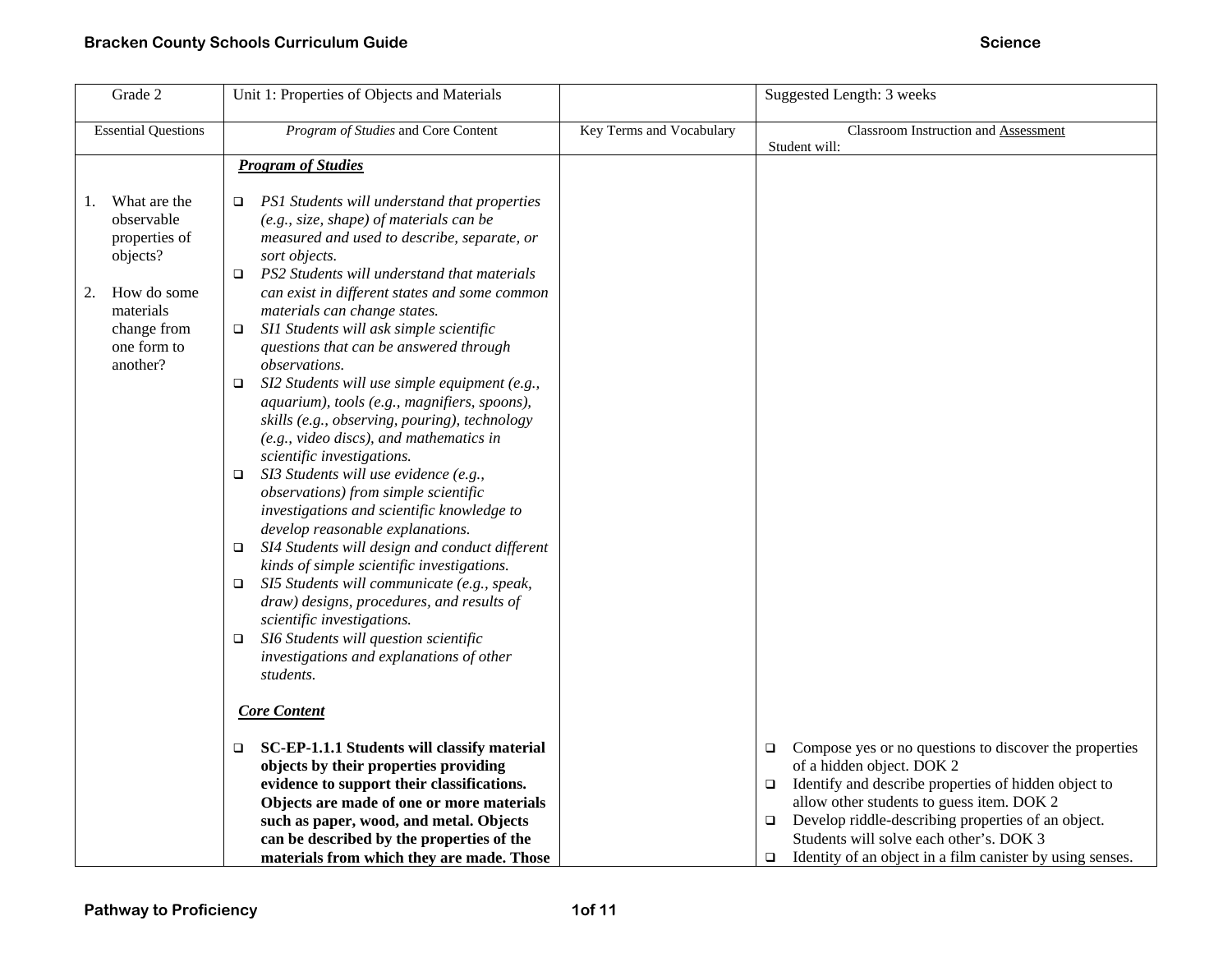| Grade 2                    | Unit 1: Properties of Objects and Materials                                                                                                                                                                                                                                                                                                                                                                                                                                                                                                                                                                                                                                                                                                                                                                                                                                                                                                                                                                                                                                                                                                                                                                                                       |                                                      | Suggested Length: 3 weeks                                                                                                                                                                                                                                                                                                                                                                                                                                                                                                  |
|----------------------------|---------------------------------------------------------------------------------------------------------------------------------------------------------------------------------------------------------------------------------------------------------------------------------------------------------------------------------------------------------------------------------------------------------------------------------------------------------------------------------------------------------------------------------------------------------------------------------------------------------------------------------------------------------------------------------------------------------------------------------------------------------------------------------------------------------------------------------------------------------------------------------------------------------------------------------------------------------------------------------------------------------------------------------------------------------------------------------------------------------------------------------------------------------------------------------------------------------------------------------------------------|------------------------------------------------------|----------------------------------------------------------------------------------------------------------------------------------------------------------------------------------------------------------------------------------------------------------------------------------------------------------------------------------------------------------------------------------------------------------------------------------------------------------------------------------------------------------------------------|
| <b>Essential Questions</b> | Program of Studies and Core Content                                                                                                                                                                                                                                                                                                                                                                                                                                                                                                                                                                                                                                                                                                                                                                                                                                                                                                                                                                                                                                                                                                                                                                                                               | Key Terms and Vocabulary                             | Classroom Instruction and Assessment<br>Student will:                                                                                                                                                                                                                                                                                                                                                                                                                                                                      |
|                            | properties and measurements of the objects<br>can be used to separate or classify objects<br>or materials. DOK 3                                                                                                                                                                                                                                                                                                                                                                                                                                                                                                                                                                                                                                                                                                                                                                                                                                                                                                                                                                                                                                                                                                                                  | $\Box$ Properties                                    | Illustrate and write at least two properties of your object<br>and explain your answer. DOK 2<br>Literature Link: Frog and Toad Are Friends<br>$\Box$<br>Story- 'The Button Box'<br>$\Box$<br>Distinguish rules for sorting buttons in cooperative<br>$\Box$<br>groups. Record findings. DOK 2<br>Investigate collections of objects that have some similar<br>$\Box$<br>properties. Produce an explanation of the groupings,<br>drawing a sketch if necessary. DOK 3                                                      |
|                            | SC-EP-1.1.2 Students will understand that<br>$\Box$<br>objects have many observable properties such<br>as size, mass, shape, color, temperature,<br>magnetism, and the ability to interact and/or<br>to react with other substances. Some<br>properties can be measured using tools such<br>as metric rulers, balances, and thermometers.<br>SC-EP-1.1.3 Students will describe the<br>$\Box$<br>properties of water as it occurs as a solid,<br>liquid or gas.<br>Matter (water) can exist in different states-<br>-solid, liquid and gas. Properties of those<br>states of matter can be used to describe and<br>classify them. DOK 2<br>Ask simple scientific questions that can be<br>$\Box$<br>investigated through observations combined<br>with scientific information.<br>Use simple equipment in scientific<br>$\Box$<br>investigations: magnifiers, magnets, use<br>simple tools in scientific investigations,<br>metric rulers, thermometers, skills in scientific<br>investigations (e.g., classifying, predicting),<br>technology (e.g., electronic media,<br>calculators, www Web).<br>Use evidence (e.g., observations, data) from<br>$\Box$<br>simple scientific investigations and scientific<br>knowledge to develop reasonable | Solid<br>$\Box$<br>Liquid<br>$\Box$<br>Gas<br>$\Box$ | Define the terms: solid, liquid, and gas. DOK 1<br>$\Box$<br>Design a chart classifying objects as solid, liquid, or gas.<br>$\Box$<br>DOK <sub>2</sub><br>Conduct an experiment using charcoal and ice to show<br>$\Box$<br>changes from heating and cooling. DOK 2<br>Literature Link: Strega Nona's Magic Lesson<br>$\Box$<br>Write a letter to a character in the story telling how our<br>$\Box$<br>experiment worked. DOK 3<br>Assess with CATS like multiple choice questions and<br>$\Box$<br>open response. DOK 2 |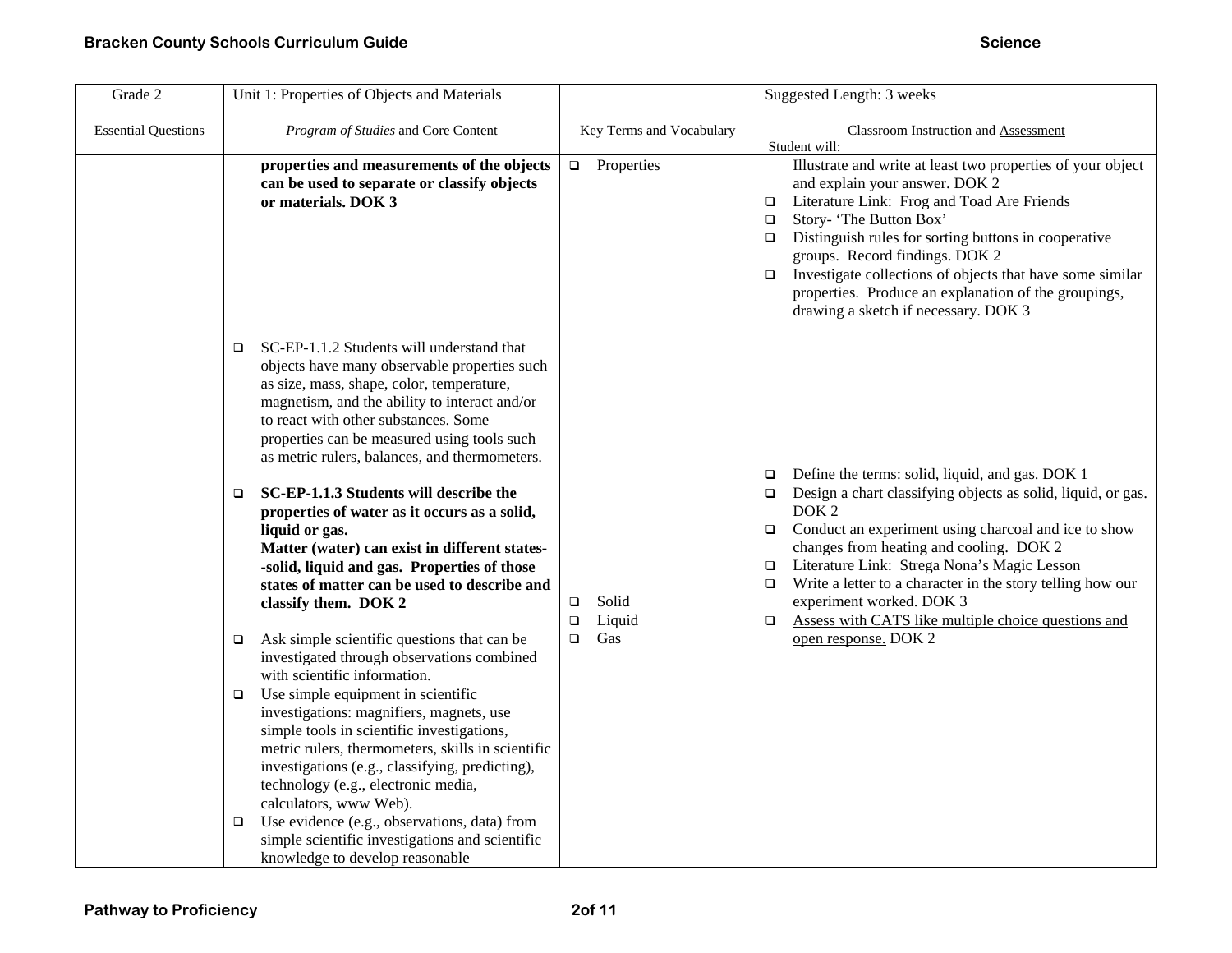| Grade 2                    | Unit 1: Properties of Objects and Materials       |                          | Suggested Length: 3 weeks                   |
|----------------------------|---------------------------------------------------|--------------------------|---------------------------------------------|
| <b>Essential Questions</b> | Program of Studies and Core Content               | Key Terms and Vocabulary | <b>Classroom Instruction and Assessment</b> |
|                            |                                                   |                          | Student will:                               |
|                            | explanations.                                     |                          |                                             |
|                            | Design and conduct different kinds of simple<br>❏ |                          |                                             |
|                            | scientific investigations. Communicate (e.g.      |                          |                                             |
|                            | draw, graph, or write), findings of procedures,   |                          |                                             |
|                            | observations, and scientific investigations.      |                          |                                             |
|                            | Distinguish between natural objects and<br>❏      |                          |                                             |
|                            | objects made by humans and examine the            |                          |                                             |
|                            | interaction between science and technology.       |                          |                                             |
|                            | Examine how designing and conducting<br>❏         |                          |                                             |
|                            | scientific investigations fosters an              |                          |                                             |
|                            | understanding of issues related to natural        |                          |                                             |
|                            | resources (e.g. scarcity), demonstrate how the    |                          |                                             |
|                            | study of science (e.g. aquariums, living          |                          |                                             |
|                            | systems) helps explain changes in                 |                          |                                             |
|                            | environments, examine the role of science and     |                          |                                             |
|                            | technology in communities (e.g. location of       |                          |                                             |
|                            | landfills, new housing developments).             |                          |                                             |

| Grade 2                                                                                                                              | Unit 2: Magnetism                                                                                                                                                                                                                                                                                                                                                                                                                                                                                                                                                                                     |                          | Suggested Length: 2 Weeks                                    |
|--------------------------------------------------------------------------------------------------------------------------------------|-------------------------------------------------------------------------------------------------------------------------------------------------------------------------------------------------------------------------------------------------------------------------------------------------------------------------------------------------------------------------------------------------------------------------------------------------------------------------------------------------------------------------------------------------------------------------------------------------------|--------------------------|--------------------------------------------------------------|
| <b>Essential Questions</b>                                                                                                           | <i>Program of Studies</i> and Core Content                                                                                                                                                                                                                                                                                                                                                                                                                                                                                                                                                            | Key Terms and Vocabulary | <b>Classroom Instruction and Assessment</b><br>Student will: |
|                                                                                                                                      | <b>Program of Studies</b>                                                                                                                                                                                                                                                                                                                                                                                                                                                                                                                                                                             |                          |                                                              |
| Why do<br>magnets attract<br>and repel each<br>other?<br>What kinds of<br>objects are<br>attracted to or<br>repelled by a<br>magnet? | PS5 Students will understand that magnets<br>attract and repel each other as well as certain<br>kinds of other materials.<br>SI1 Students will ask simple scientific<br>❏<br>questions that can be answered through<br><i>observations.</i><br>SI2 Students will use simple equipment (e.g.,<br>aquarium), tools (e.g., magnifiers, spoons),<br>skills (e.g., observing, pouring), technology<br>(e.g., video discs), and mathematics in<br>scientific investigations.<br>SI3 Students will use evidence (e.g.,<br>observations) from simple scientific<br>investigations and scientific knowledge to |                          |                                                              |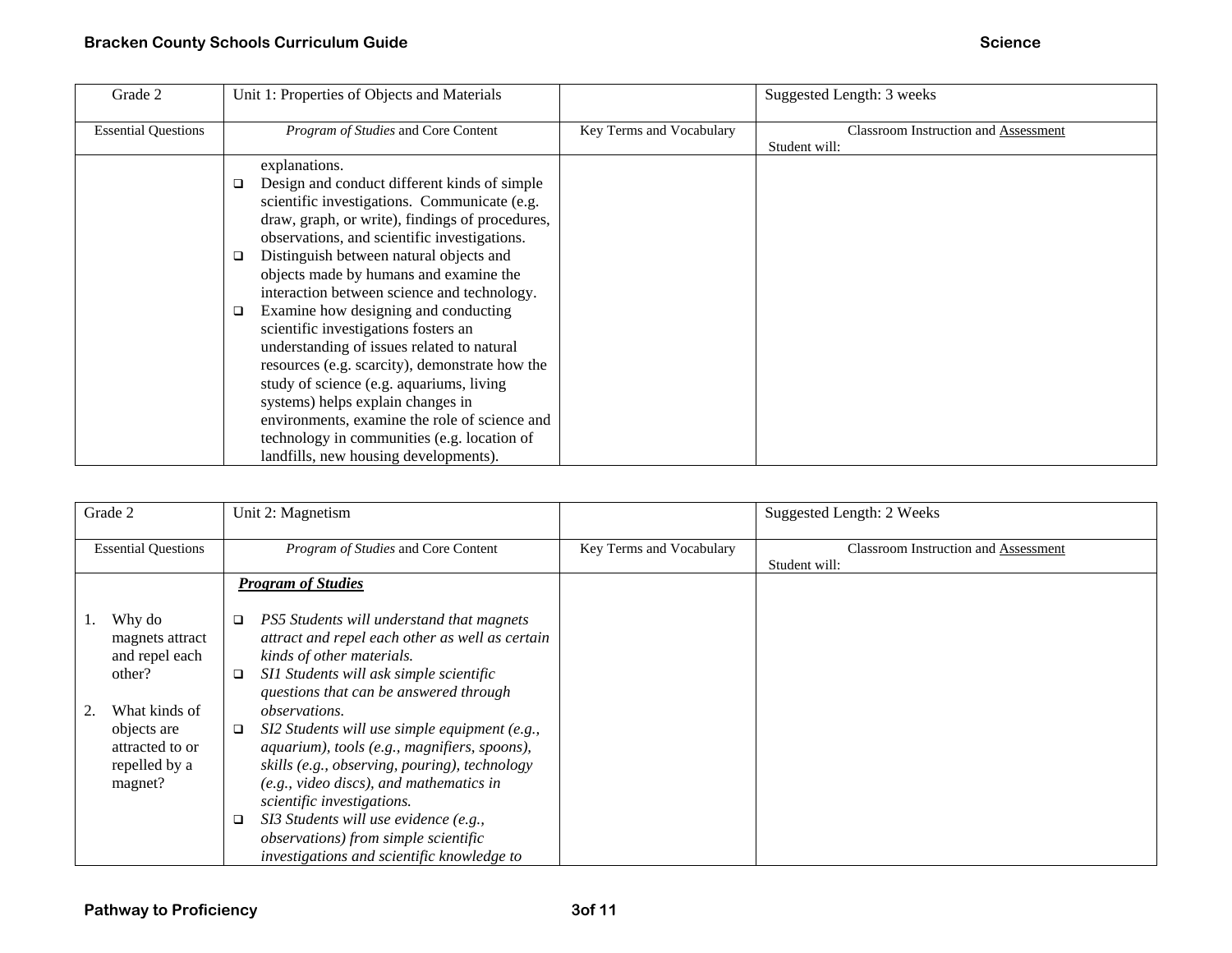| Grade 2                    | Unit 2: Magnetism                                                                                                                                                                                                                                                                                                                                                                                                                                                                                                                                                                                                                                                                                                                                                                                                                                                                                                                                                                                                                           |                                                                                                                                                                            | Suggested Length: 2 Weeks                                                                                                                                                                                                                                                                                                                                                                                                                                                                                                                                                                                                                                                                                                                                                                                                                                                                                                                                                                                         |
|----------------------------|---------------------------------------------------------------------------------------------------------------------------------------------------------------------------------------------------------------------------------------------------------------------------------------------------------------------------------------------------------------------------------------------------------------------------------------------------------------------------------------------------------------------------------------------------------------------------------------------------------------------------------------------------------------------------------------------------------------------------------------------------------------------------------------------------------------------------------------------------------------------------------------------------------------------------------------------------------------------------------------------------------------------------------------------|----------------------------------------------------------------------------------------------------------------------------------------------------------------------------|-------------------------------------------------------------------------------------------------------------------------------------------------------------------------------------------------------------------------------------------------------------------------------------------------------------------------------------------------------------------------------------------------------------------------------------------------------------------------------------------------------------------------------------------------------------------------------------------------------------------------------------------------------------------------------------------------------------------------------------------------------------------------------------------------------------------------------------------------------------------------------------------------------------------------------------------------------------------------------------------------------------------|
| <b>Essential Questions</b> | Program of Studies and Core Content                                                                                                                                                                                                                                                                                                                                                                                                                                                                                                                                                                                                                                                                                                                                                                                                                                                                                                                                                                                                         | Key Terms and Vocabulary                                                                                                                                                   | Classroom Instruction and Assessment<br>Student will:                                                                                                                                                                                                                                                                                                                                                                                                                                                                                                                                                                                                                                                                                                                                                                                                                                                                                                                                                             |
|                            | develop reasonable explanations<br>SI4 Students will design and conduct different<br>$\Box$<br>kinds of simple scientific investigations.<br>SI5 Students will communicate (e.g., speak,<br>$\Box$<br>draw) designs, procedures, and results of<br>scientific investigations<br>SI6 Students will question scientific<br>□<br>investigations and explanations of other<br>students.                                                                                                                                                                                                                                                                                                                                                                                                                                                                                                                                                                                                                                                         |                                                                                                                                                                            |                                                                                                                                                                                                                                                                                                                                                                                                                                                                                                                                                                                                                                                                                                                                                                                                                                                                                                                                                                                                                   |
|                            | <b>Core Content</b>                                                                                                                                                                                                                                                                                                                                                                                                                                                                                                                                                                                                                                                                                                                                                                                                                                                                                                                                                                                                                         |                                                                                                                                                                            |                                                                                                                                                                                                                                                                                                                                                                                                                                                                                                                                                                                                                                                                                                                                                                                                                                                                                                                                                                                                                   |
|                            | SC-EP-1.2.1 Students will describe and<br>□<br>make inferences about the interactions of<br>magnets with other magnets and other<br>matter (e.g., magnets can make some<br>things move without touching them).<br>Magnets have observable properties that<br>allow them to attract and repel each other<br>and attract certain kinds of other materials<br>(e.g., iron). Based on the knowledge of the<br>basic properties of magnets, predictions<br>can be made and conclusions drawn about<br>their interactions with other common<br>objects. DOK 3<br>Distinguish between natural objects and<br>$\Box$<br>objects made by humans and examine the<br>interaction between science and technology.<br>Ask simple scientific questions that can be<br>$\Box$<br>investigated through observations combined<br>with scientific information.<br>Use simple equipment in scientific<br>$\Box$<br>investigations: magnifiers, magnets, use<br>simple tools in scientific investigations,<br>metric rulers, thermometers, skills in scientific | $\Box$<br>Attract<br>Repel<br>$\Box$<br>Poles<br>$\Box$<br>Magnetic field<br>$\Box$<br>Interaction<br>$\Box$<br>Magnetism<br>$\Box$<br>Force<br>$\Box$<br>Magnet<br>$\Box$ | Gather and record information on graphic organizer<br>$\Box$<br>after planning and conducting simple investigations to<br>classify objects as either attracted to or repelled by<br>magnets. DOK 2<br>Analyze objects comparing similarities and differences<br>$\Box$<br>to identify properties that make an item attract to a<br>magnet, in cooperative groups. DOK 2<br>Writing Task: Open Response Question- Not all objects<br>$\Box$<br>attract to a magnet. Why do some objects attract to a<br>magnet and others don't? Explain. DOK 3<br>Experiment with 2 or more stacked ring magnets, in<br>$\Box$<br>cooperative groups, observing how they interact with<br>one another. DOK 2<br>Predict how like and unlike poles will react to one<br>$\Box$<br>another. Individuals will perform experiments using<br>magnets and record and explain results. DOK 3<br><b>Assessment-Review with a Marzano Note-taking</b><br>$\Box$<br>Guide. Test with multiple choice and 1 open response<br>question. DOK 3 |
|                            | investigations (e.g., classifying, predicting),<br>technology (e.g., electronic media,<br>calculators, www Web).                                                                                                                                                                                                                                                                                                                                                                                                                                                                                                                                                                                                                                                                                                                                                                                                                                                                                                                            |                                                                                                                                                                            |                                                                                                                                                                                                                                                                                                                                                                                                                                                                                                                                                                                                                                                                                                                                                                                                                                                                                                                                                                                                                   |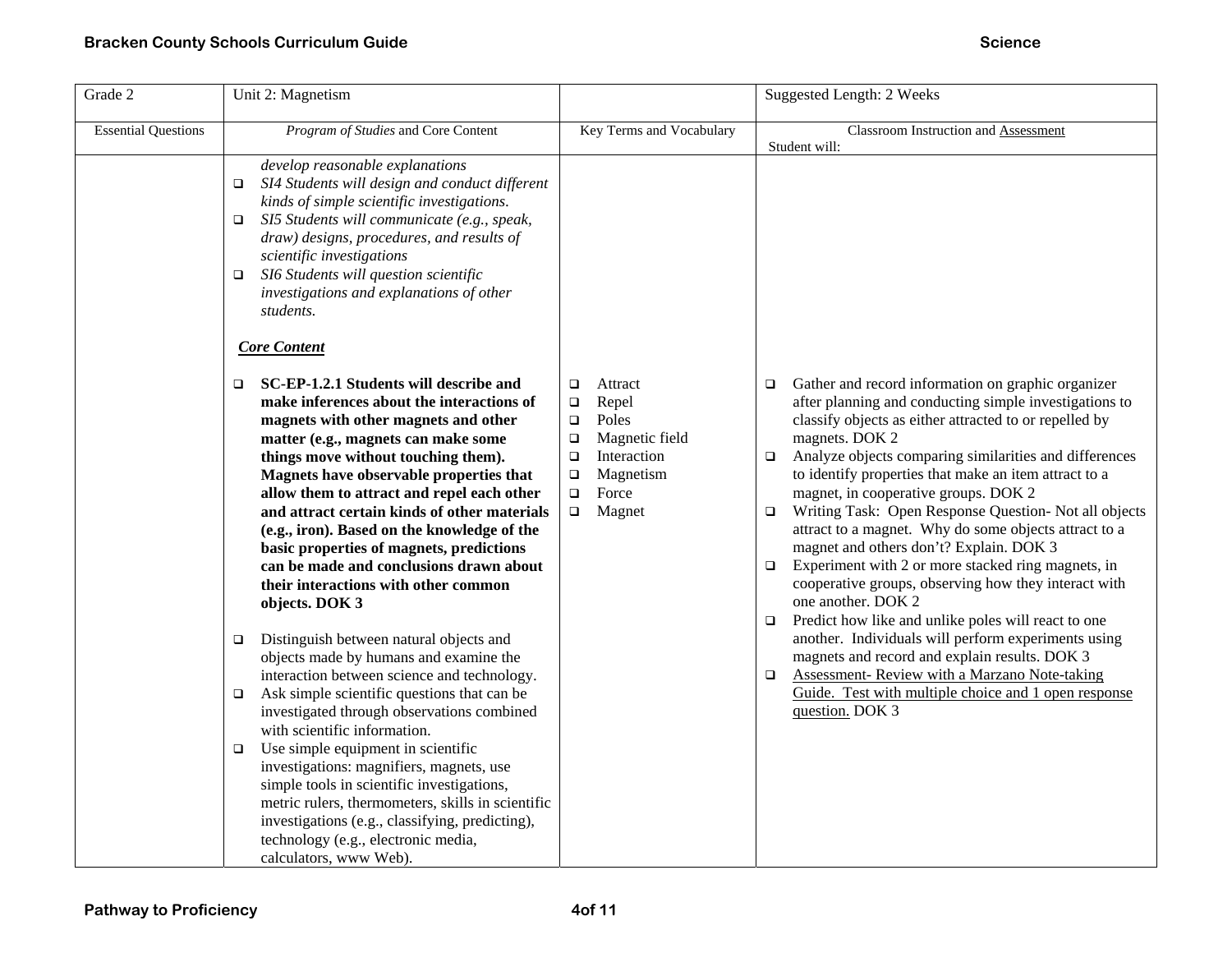| Grade 2                    | Unit 2: Magnetism                                 |                          | Suggested Length: 2 Weeks            |
|----------------------------|---------------------------------------------------|--------------------------|--------------------------------------|
| <b>Essential Questions</b> | Program of Studies and Core Content               | Key Terms and Vocabulary | Classroom Instruction and Assessment |
|                            |                                                   |                          | Student will:                        |
|                            | Use evidence (e.g., observations, data) from<br>□ |                          |                                      |
|                            | simple scientific investigations and scientific   |                          |                                      |
|                            | knowledge to develop reasonable                   |                          |                                      |
|                            | explanations.                                     |                          |                                      |
|                            | Design and conduct different kinds of simple<br>❏ |                          |                                      |
|                            | scientific investigations. Communicate (e.g.      |                          |                                      |
|                            | draw, graph, or write), findings of procedures,   |                          |                                      |
|                            | observations, and scientific investigations.      |                          |                                      |
|                            | Distinguish between natural objects and<br>❏      |                          |                                      |
|                            | objects made by humans and examine the            |                          |                                      |
|                            | interaction between science and technology.       |                          |                                      |
|                            | Examine how designing and conducting<br>❏         |                          |                                      |
|                            | scientific investigations fosters an              |                          |                                      |
|                            | understanding of issues related to natural        |                          |                                      |
|                            | resources (e.g. scarcity), demonstrate how the    |                          |                                      |
|                            | study of science (e.g. aquariums, living          |                          |                                      |
|                            | systems) helps explain changes in                 |                          |                                      |
|                            | environments, examine the role of science and     |                          |                                      |
|                            | technology in communities (e.g. location of       |                          |                                      |
|                            | landfills, new housing developments)              |                          |                                      |

| Grade 2                                                                                                                           | Unit 3: Objects in the Sky                                                                                                                                                                                                                                                                                                                                                                                                                                   |                          | Suggested Length: 3 weeks                             |
|-----------------------------------------------------------------------------------------------------------------------------------|--------------------------------------------------------------------------------------------------------------------------------------------------------------------------------------------------------------------------------------------------------------------------------------------------------------------------------------------------------------------------------------------------------------------------------------------------------------|--------------------------|-------------------------------------------------------|
| <b>Essential Questions</b>                                                                                                        | <i>Program of Studies</i> and Core Content                                                                                                                                                                                                                                                                                                                                                                                                                   | Key Terms and Vocabulary | Classroom Instruction and Assessment<br>Student will: |
|                                                                                                                                   | <b>Program of Studies</b>                                                                                                                                                                                                                                                                                                                                                                                                                                    |                          |                                                       |
| How can you<br>describe the<br>movement of<br>the sun and the<br>moon?<br>Why is the sun<br>2.<br>necessary for<br>life on earth? | ESS3 Students will understand that the Sun<br>□<br>provides the light and heat necessary to<br>maintain the temperature of the Earth.<br>ESS4 Students will understand that common<br>□<br>objects in the sky (e.g., stars, clouds,<br>airplanes) have properties, locations, and<br>movements that can be observed and<br>described.<br>ESS5 Students will understand that objects in<br>□<br>the sky (e.g., Sun moon) have patterns of<br><i>movement.</i> |                          |                                                       |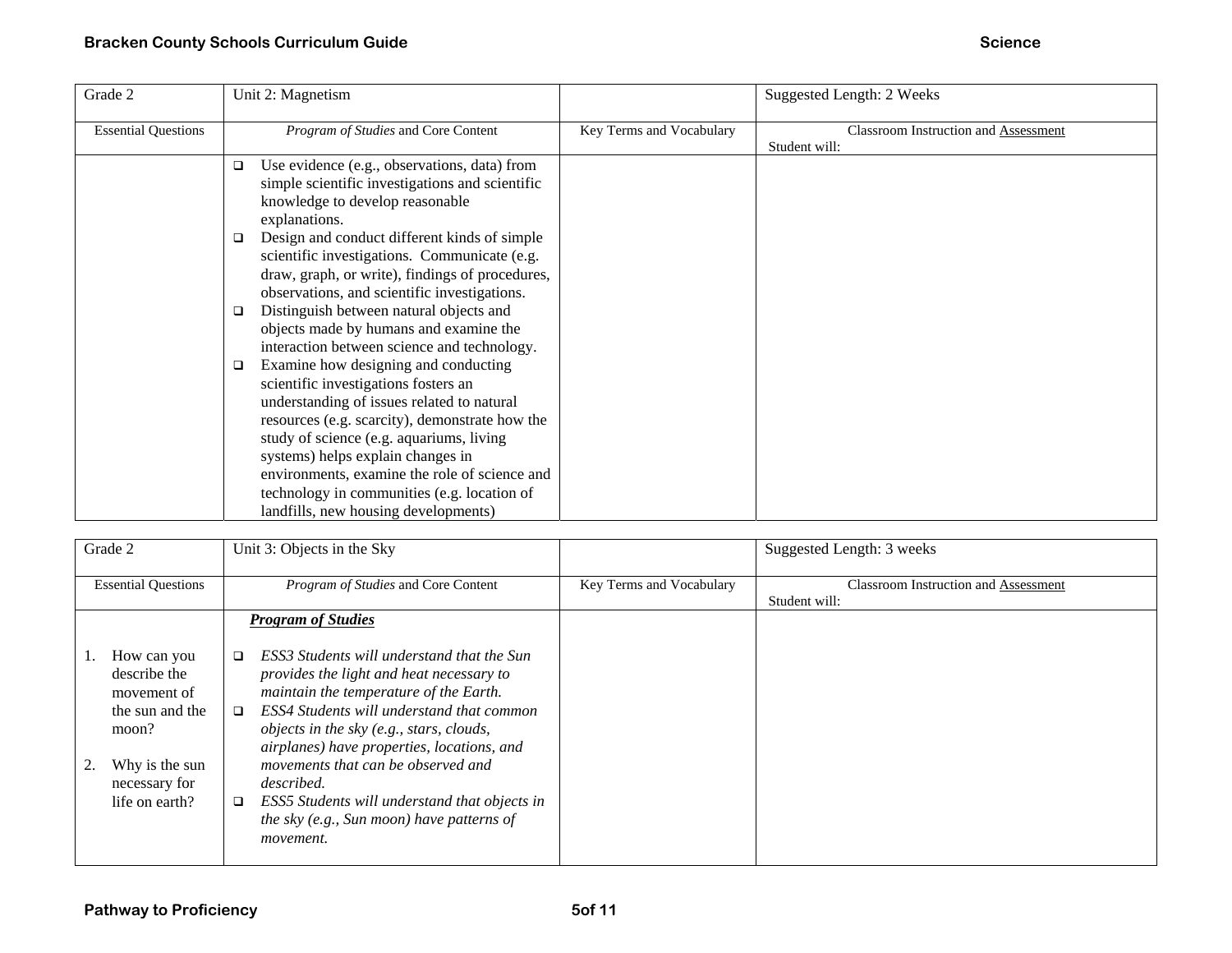| Grade 2<br>Unit 3: Objects in the Sky                                                                                                                                                                                                                                                                                                                                                                                                                                                                                                                                                                                                                                                                                                                                                                                                                                                                         | Suggested Length: 3 weeks                                                                                                                                                                                                                                                                                                                                                                                                                                                                                                                                                                                                                                                                                                                                                                                                                                                                                                                                                                                                                                                                                                                                                                           |
|---------------------------------------------------------------------------------------------------------------------------------------------------------------------------------------------------------------------------------------------------------------------------------------------------------------------------------------------------------------------------------------------------------------------------------------------------------------------------------------------------------------------------------------------------------------------------------------------------------------------------------------------------------------------------------------------------------------------------------------------------------------------------------------------------------------------------------------------------------------------------------------------------------------|-----------------------------------------------------------------------------------------------------------------------------------------------------------------------------------------------------------------------------------------------------------------------------------------------------------------------------------------------------------------------------------------------------------------------------------------------------------------------------------------------------------------------------------------------------------------------------------------------------------------------------------------------------------------------------------------------------------------------------------------------------------------------------------------------------------------------------------------------------------------------------------------------------------------------------------------------------------------------------------------------------------------------------------------------------------------------------------------------------------------------------------------------------------------------------------------------------|
| Program of Studies and Core Content<br><b>Essential Questions</b><br>Key Terms and Vocabulary                                                                                                                                                                                                                                                                                                                                                                                                                                                                                                                                                                                                                                                                                                                                                                                                                 | Classroom Instruction and Assessment<br>Student will:                                                                                                                                                                                                                                                                                                                                                                                                                                                                                                                                                                                                                                                                                                                                                                                                                                                                                                                                                                                                                                                                                                                                               |
| <b>Core Content</b>                                                                                                                                                                                                                                                                                                                                                                                                                                                                                                                                                                                                                                                                                                                                                                                                                                                                                           |                                                                                                                                                                                                                                                                                                                                                                                                                                                                                                                                                                                                                                                                                                                                                                                                                                                                                                                                                                                                                                                                                                                                                                                                     |
| SC-EP-2.3.3 Students will describe the<br>Moon<br>$\Box$<br>◻<br>Orbit<br>properties, locations and real or apparent<br>$\Box$<br>Sundial<br>movements of objects in the sky (Sun,<br>$\Box$<br>Earth<br>moon).<br>$\Box$<br>Constellation<br>Objects in the sky have properties,<br>□<br>locations and real or apparent movements<br>that can be observed and described.<br>Observational data, patterns, and models<br>should be used to describe real or apparent<br>movements. DOK 2<br>SC-EP-4.6.2 Students will describe<br>◻<br>evidence of the sun providing light and<br>heat to the Earth.<br>Simple observations and investigations<br>begin to reveal that the Sun provides the<br>light and heat necessary to maintain the<br>temperature of Earth. Based on those<br>experiences, the conclusion can be drawn<br>that the Sun's light and heat are necessary<br>to sustain life on Earth, DOK 2 | Create a calendar to record the phases of the moon for a<br>$\Box$<br>specified period. DOK 2<br>Demonstrate the orbit using balloons and colored chalk<br>$\Box$<br>outside. They will be aligned correctly and the chalk<br>will show their lines of travel. DOK 2<br>Design constellations from tiny stars to put on black<br>□<br>paper and cover the ceiling tiles. DOK 2<br>Develop a descriptive paragraph about one of the<br>$\Box$<br>constellations they see made on the classroom ceiling<br>with glow-in-the dark stars. DOK 3<br>Produce and describe a Styrofoam ball that shows the<br>$\Box$<br>phases of the moon. DOK 2<br>Construct a sundial to show movement of the sun by<br>$\Box$<br>measuring how the shadow changes in a specified<br>location every hour during the day. This should allow us<br>to record the accurate hour. DOK 2<br>Literature Link: Midnight on the Moon<br>$\Box$<br>The Moon Seems to Change<br>➤<br>Solar System-Moon<br>The Moon<br>⋗<br>Why Does The Moon Change Shape<br>➤<br>Sun<br>Sun Up, Sun Down<br>⋗<br>How Raven Brought Light to People<br>⋗<br>Assessment- CATS-like questions with multiple choice<br>□<br>and open response. DOK 3 |

| Grade 2                                      | Unit 4A: CONTENT TO BE INTRODUCED OR<br><b>REINFORCED</b>                                                                         |                                         | Suggested Length: 2 weeks                                                                 |
|----------------------------------------------|-----------------------------------------------------------------------------------------------------------------------------------|-----------------------------------------|-------------------------------------------------------------------------------------------|
| <b>Essential Questions</b>                   | <i>Program of Studies</i> and Core Content                                                                                        | Key Terms and Vocabulary                | Classroom Instruction and Assessment                                                      |
|                                              |                                                                                                                                   |                                         | Student will:                                                                             |
|                                              | <b>Core Content</b>                                                                                                               |                                         |                                                                                           |
| How can we<br>describe the<br>position of an | SC-EP-1.2.3 Students will describe the<br>position and motion of objects and predict<br>changes in position and motion as related | Force<br>Wind<br>$\Box$<br>Gravity<br>◻ | Complete Marzano note-taking guide for vocabulary<br>□<br>and key ideas. DOK 2<br>Videos- |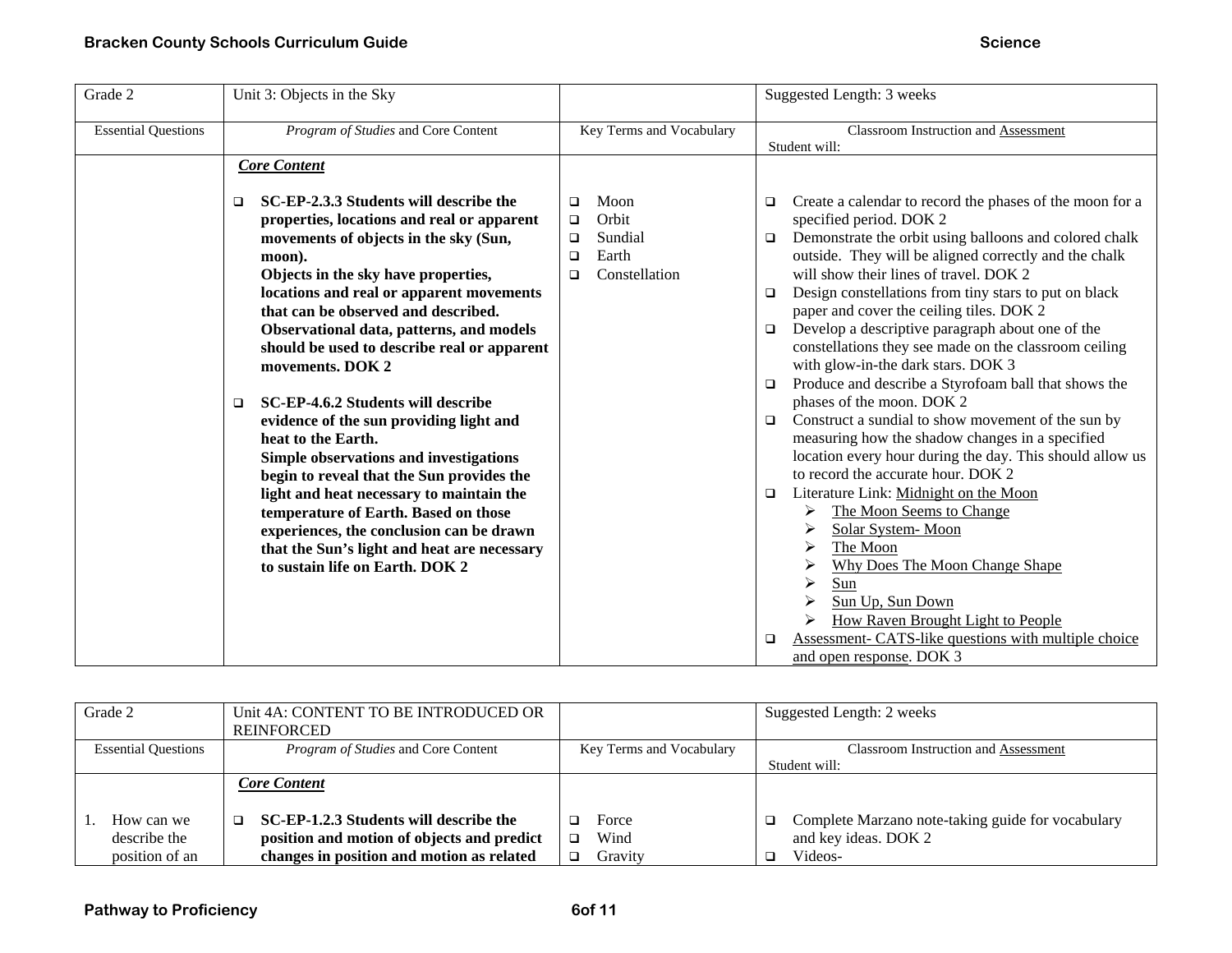| Grade 2                                                                | Unit 4A: CONTENT TO BE INTRODUCED OR<br><b>REINFORCED</b>                                                                                                                                                                                                                                                        |                                                                                                    | Suggested Length: 2 weeks                                                                                                                                                                                                                                                                                                                               |
|------------------------------------------------------------------------|------------------------------------------------------------------------------------------------------------------------------------------------------------------------------------------------------------------------------------------------------------------------------------------------------------------|----------------------------------------------------------------------------------------------------|---------------------------------------------------------------------------------------------------------------------------------------------------------------------------------------------------------------------------------------------------------------------------------------------------------------------------------------------------------|
| <b>Essential Questions</b>                                             | Program of Studies and Core Content                                                                                                                                                                                                                                                                              | Key Terms and Vocabulary                                                                           | Classroom Instruction and Assessment<br>Student will:                                                                                                                                                                                                                                                                                                   |
| object?<br>What effects the<br>position and<br>motion of an<br>object? | to the strength of pushes and pulls.<br>The position and motion of objects can be<br>changed by pushing or pulling, and can be<br>explored in a variety of ways (such as<br>rolling different objects down different<br>ramps). The amount of change in position<br>and motion is related to the strength of the | Motion<br>$\Box$<br>Vibration<br>□<br>Sound<br>$\Box$<br>Loudness<br>◻<br>Pitch<br>◻<br>Sonar<br>◻ | All About Forces and Gravity<br>⋗<br>All About Sound<br>Magic School Bus: Inside the Haunted House<br>Conduct an experiment demonstrating how gravity<br>$\Box$<br>makes objects move faster the farther they fall. SOK 2<br>Conduct an experiment demonstrating how to balance<br>$\Box$<br>an object through its center of gravity. DOK 2             |
| How is sound<br>3.<br>produced and<br>changed?                         | push or pull (force). The force with which a<br>ball is hit illustrates this principle. By<br>examining cause and effect relationships<br>related to forces and motions,<br>consequences of change can be predicted.<br>DOK <sub>2</sub>                                                                         |                                                                                                    | Develop an experiment demonstrating how to defy<br>$\Box$<br>gravity by stopping water from falling through the holes<br>in the base of a bottle. DOK 3<br>Assemble an experiment to demonstrate that the greater<br>$\Box$<br>the mass of an object, the greater the pull of gravity on<br>it. DOK 2<br>Tuning fork experiment put in water.<br>$\Box$ |
|                                                                        | SC-EP-1.2.4 Students will understand that<br>□<br>the position of an object can be described by<br>locating it relative to another object or the<br>background. The position can be described<br>using phrases such as to the right, to the left,<br>50 cm from the other object.                                |                                                                                                    |                                                                                                                                                                                                                                                                                                                                                         |

| Grade 2                    | Unit 4B: Content to be Introduced or               |                                 | <b>Suggested Length:</b>                                          |
|----------------------------|----------------------------------------------------|---------------------------------|-------------------------------------------------------------------|
|                            | <b>Reinforced</b>                                  |                                 |                                                                   |
| <b>Essential Questions</b> | <b>Program of Studies and Core Content</b>         | <b>Key Terms and Vocabulary</b> | <b>Classroom Instruction and Assessment</b>                       |
|                            |                                                    |                                 | Student will:                                                     |
|                            | <b>Core Content</b>                                |                                 |                                                                   |
|                            |                                                    |                                 |                                                                   |
| How does light             | SC-EP-4.6.3 Students will analyze models<br>$\Box$ | Conduction<br>◻                 | Videos- Bill Nye the Science Guy: Electrical Current;<br>◻        |
| energy work?               | of basic electrical circuits using batteries,      | Electric<br>$\Box$              | Energy                                                            |
|                            | bulbs and wires, in order to determine             | Circuit<br>□                    | Literature Link: The Magic School Bus and the Electric<br>$\Box$  |
| What is heat               | whether a simple circuit is open or closed.        |                                 | Field Trip                                                        |
| energy and how             | Electricity in circuits can produce light.         |                                 | Design an experiment with given materials to show if an<br>$\Box$ |
| is it used?                | <b>Describing and comparing models</b>             |                                 | object is a good conductor of heat. Materials: hot water,         |
|                            | demonstrates basic understanding of                |                                 | plastic ruler, pencil, metal spoon, butter, modeling clay,        |
| How does                   | circuits. DOK 2                                    |                                 | glass dish, three buttons. DOK 2                                  |
| electrical                 |                                                    |                                 | Develop an activity to show electrical energy using a<br>$\Box$   |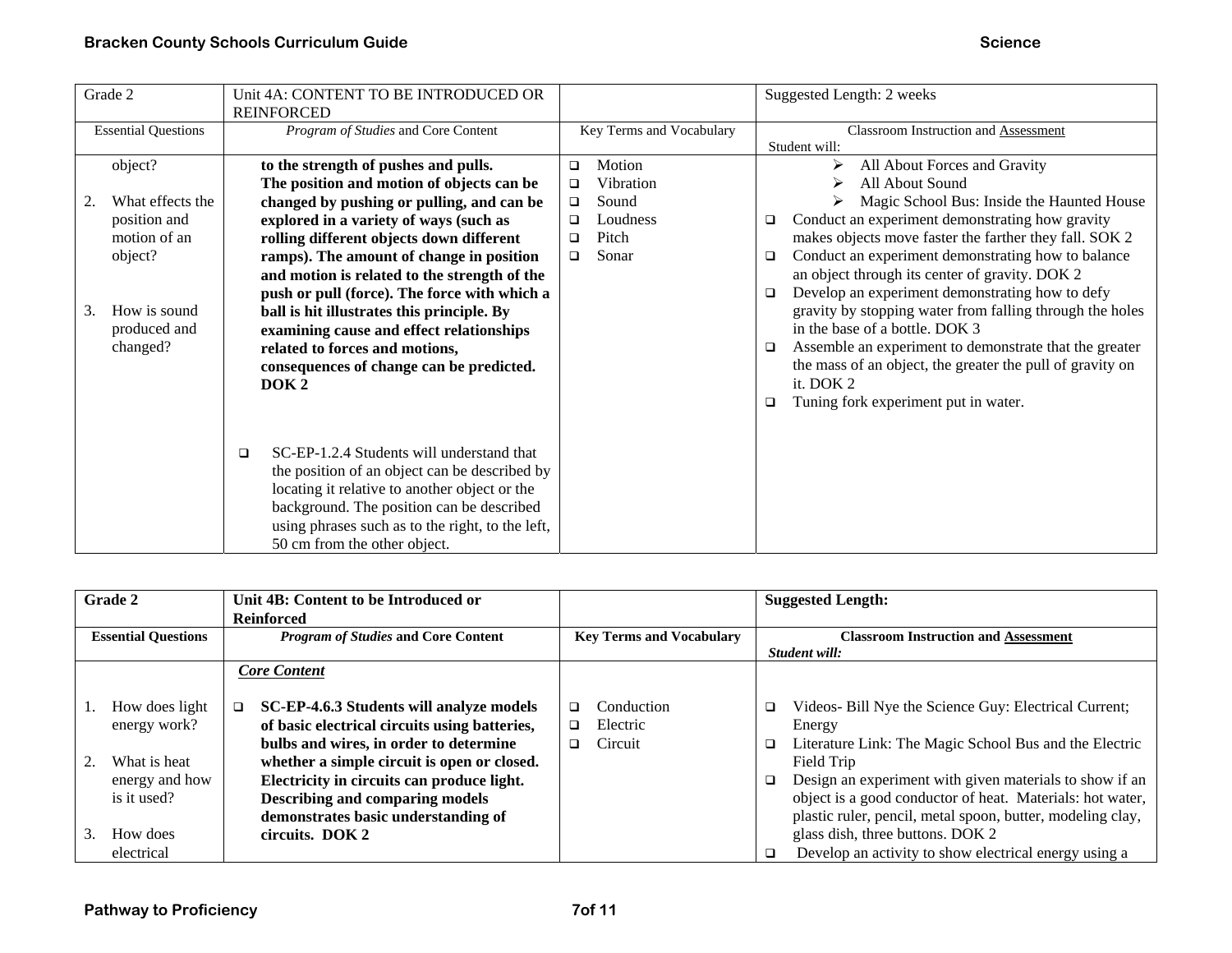| Grade 2                                     | Unit 4B: Content to be Introduced or<br><b>Reinforced</b>                                                                                                                                                                            |                                                                          | <b>Suggested Length:</b>                                                                                                                                                                                                                                                                                                                                                                                                                                                                                                                                                                                                                                                                                                                                                                                                                                                                                                                                                                                                                                                                                                                                                                                                                                                                                                                                                                                                                   |
|---------------------------------------------|--------------------------------------------------------------------------------------------------------------------------------------------------------------------------------------------------------------------------------------|--------------------------------------------------------------------------|--------------------------------------------------------------------------------------------------------------------------------------------------------------------------------------------------------------------------------------------------------------------------------------------------------------------------------------------------------------------------------------------------------------------------------------------------------------------------------------------------------------------------------------------------------------------------------------------------------------------------------------------------------------------------------------------------------------------------------------------------------------------------------------------------------------------------------------------------------------------------------------------------------------------------------------------------------------------------------------------------------------------------------------------------------------------------------------------------------------------------------------------------------------------------------------------------------------------------------------------------------------------------------------------------------------------------------------------------------------------------------------------------------------------------------------------|
| <b>Essential Questions</b>                  | <b>Program of Studies and Core Content</b>                                                                                                                                                                                           | <b>Key Terms and Vocabulary</b>                                          | <b>Classroom Instruction and Assessment</b><br>Student will:                                                                                                                                                                                                                                                                                                                                                                                                                                                                                                                                                                                                                                                                                                                                                                                                                                                                                                                                                                                                                                                                                                                                                                                                                                                                                                                                                                               |
| energy work<br>and how do<br>people use it? | SC-EP-4.6.4 Students will describe light as<br>$\Box$<br>traveling in a straight line until it strikes an<br>object.<br>Light can be observed and described as it<br>travels in a straight line until it strikes an<br>object. DOK 2 | Energy<br>$\Box$<br>Light<br>$\Box$<br>Heat<br>$\Box$<br>Reflection<br>□ | balloon, string, wool cloth, and tape. DOK 2<br>Produce electrical energy by completing a circuit using a<br>□<br>battery, wire, bulb, and paper clip. Students will work<br>in small groups and demonstrate an open and closed<br>circuit. They will also create a switch with the paper<br>clip. They will record and justify their findings. DOK 3<br>Complete a web showing how each electrical activity<br>$\Box$<br>connects to each other and to objects in real life. DOK 1<br>Complete a Marzano note-taking guide of key terms and<br>$\Box$<br>ideas. DOK 2<br>Create an activity showing the energy of light by cutting<br>$\Box$<br>a shape from a piece of construction paper, taping it to<br>the window, taping a solid piece over it. Take it down<br>after 2 days and record results. Compare these to the<br>predictions made. DOK 3<br>Demonstrate how light bounces back, or reflects by<br>$\Box$<br>holding 2 cardboard tubes up to a mirror at an angle.<br>Shine a light down one of the tubes and show the<br>reflected light that comes from the other tube. Students<br>will predict what they think will happen when shown<br>the materials and draw a picture and describe what they<br>observed after the activity. DOK 3<br>Conduct a heat energy experiment. Label 2 cups: 1 hot<br>$\Box$<br>and 1 cold. Fill each with the matching temperature<br>water. Put a tea bag in each cup and record what you |
|                                             |                                                                                                                                                                                                                                      |                                                                          | see happen. Observe and record for 5 minutes. Write<br>an explanation for what happened. DOK 2                                                                                                                                                                                                                                                                                                                                                                                                                                                                                                                                                                                                                                                                                                                                                                                                                                                                                                                                                                                                                                                                                                                                                                                                                                                                                                                                             |

| Grade 2                    | Unit 4C: CONTENT TO BE INTRODUCED OR<br>REINFORCED |                       | <b>Suggested Length:</b>                                    |  |
|----------------------------|----------------------------------------------------|-----------------------|-------------------------------------------------------------|--|
| <b>Essential Questions</b> | <b>Program of Studies and Core Content</b>         |                       | <b>Classroom Instruction and Assessment</b>                 |  |
|                            |                                                    |                       | Student will:                                               |  |
|                            | Core Content                                       |                       |                                                             |  |
| What are the               | SC-EP-2.3.2 Students will describe                 | Water cycle           | Literature Link-Water At Work- this is an interactive<br>o. |  |
| steps in the               | patterns in weather and weather data in            | Temperature<br>$\Box$ | book on the computer.                                       |  |
| water cycle?               | order to make simple predictions based on          | Precipitation         | Brainstorm places we find water and ways we use it.<br>□    |  |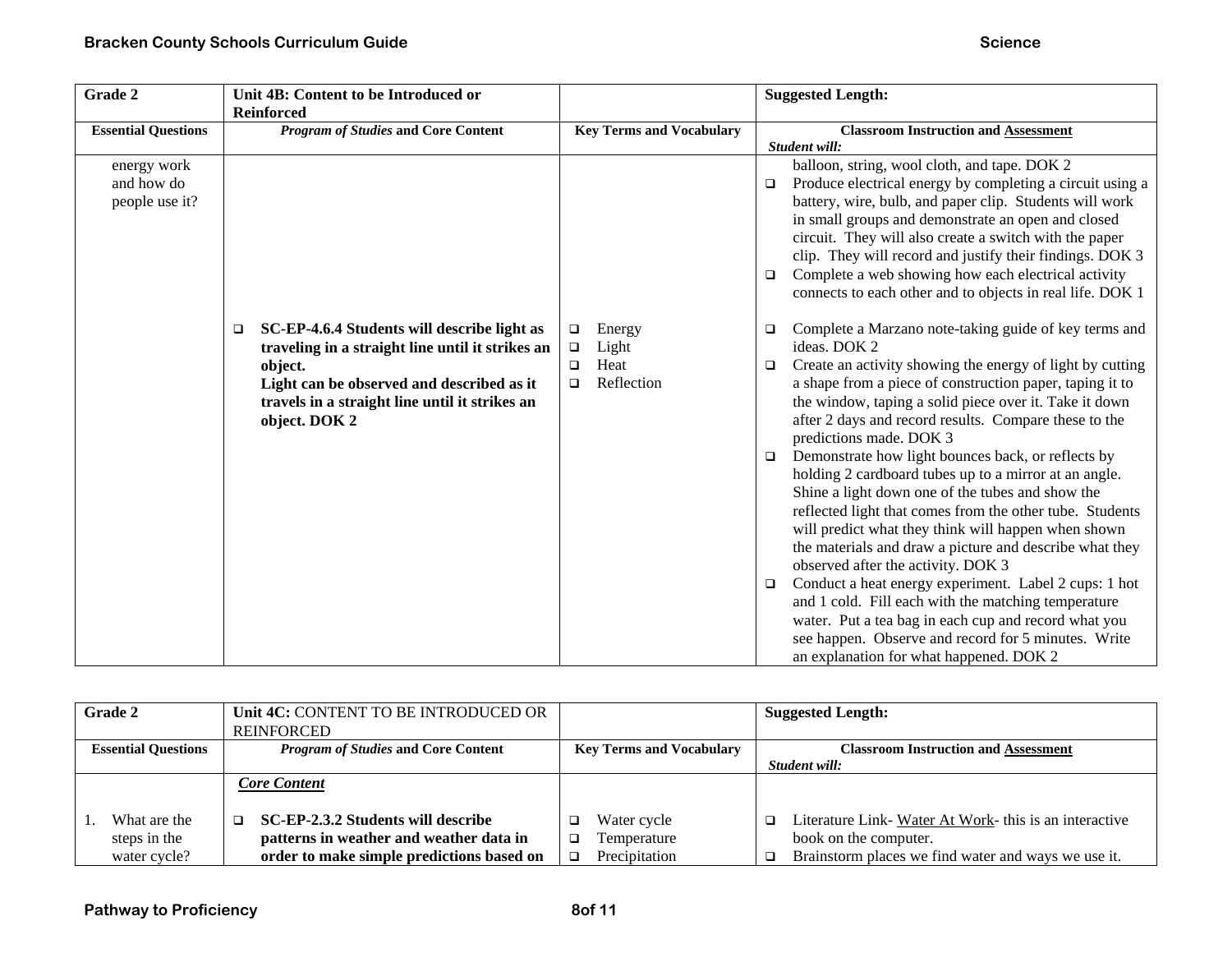| Grade 2                                                                                                                 | Unit 4C: CONTENT TO BE INTRODUCED OR<br><b>REINFORCED</b>                                                                                                                                                                                                                                                                 |                                                                                                                                | <b>Suggested Length:</b>                                                                                                                                                                                                                                                                                                                                                                                                                                                                                                                                                                                                                                                                                                                                                                                                                                                                                                              |
|-------------------------------------------------------------------------------------------------------------------------|---------------------------------------------------------------------------------------------------------------------------------------------------------------------------------------------------------------------------------------------------------------------------------------------------------------------------|--------------------------------------------------------------------------------------------------------------------------------|---------------------------------------------------------------------------------------------------------------------------------------------------------------------------------------------------------------------------------------------------------------------------------------------------------------------------------------------------------------------------------------------------------------------------------------------------------------------------------------------------------------------------------------------------------------------------------------------------------------------------------------------------------------------------------------------------------------------------------------------------------------------------------------------------------------------------------------------------------------------------------------------------------------------------------------|
| <b>Essential Questions</b>                                                                                              | <b>Program of Studies and Core Content</b>                                                                                                                                                                                                                                                                                | <b>Key Terms and Vocabulary</b>                                                                                                | <b>Classroom Instruction and Assessment</b><br>Student will:                                                                                                                                                                                                                                                                                                                                                                                                                                                                                                                                                                                                                                                                                                                                                                                                                                                                          |
| 2.<br>How can<br>weather be<br>measured?<br>3.<br>What<br>differences are<br>found in the<br>weather of each<br>season? | those patterns discovered.<br>Weather changes from day to day and over<br>seasons. Weather can be described using<br>observations and measurable quantities<br>such as temperature, wind direction, wind<br>speed and precipitation. Simple predictions<br>can be made by analyzing collected data<br>for patterns. DOK 2 | $\Box$<br>Water vapor<br>$\Box$<br>Anemometer<br>$\Box$<br><b>Barometer</b><br>$\Box$<br>Weather vane<br>$\Box$<br>Thermometer | Draw and label a picture to put on chart paper. DOK 2<br>Complete a Marzano note-taking guide of vocabulary<br>$\Box$<br>and key ideas. OOK 2<br>Create murals of each of the seasons in cooperative<br>$\Box$<br>groups. Include a description of the weather, clothes<br>worn, appropriate activities, etc. DOK 2<br>Assemble water cycle bracelets with cord and colored<br>$\Box$<br>beads. Sing a song about the water cycle to explain<br>what each bead represents. DOK 3<br>Compose an explanation in an on-demand writing to<br>$\Box$<br>describe the steps in the water cycle. DOK 3<br>Videos-<br>$\Box$<br>Magic School Bus Kicks Up A Storm<br>Magic School Bus - Wet All Over<br>⋗<br>All About Weather and Clouds<br>Literature Link-Cloudy With A Chance of Meatballs,<br>□<br>Magic School Bus At The Waterworks<br>Design a weather-measuring device in cooperative<br>□<br>groups given specific materials. DOK 2 |

| <b>Grade 2</b>             |                                                                          | Unit 4D: CONTENT TO BE INTRODUCED OR                                                                                                                                                                                                                                                                                         |                                 |                                                        | <b>Suggested Length:</b>                                     |                                                                                                                                                                                                                                               |
|----------------------------|--------------------------------------------------------------------------|------------------------------------------------------------------------------------------------------------------------------------------------------------------------------------------------------------------------------------------------------------------------------------------------------------------------------|---------------------------------|--------------------------------------------------------|--------------------------------------------------------------|-----------------------------------------------------------------------------------------------------------------------------------------------------------------------------------------------------------------------------------------------|
| <b>Essential Questions</b> |                                                                          | <b>REINFORCED</b><br><b>Program of Studies and Core Content</b>                                                                                                                                                                                                                                                              | <b>Key Terms and Vocabulary</b> |                                                        | <b>Classroom Instruction and Assessment</b><br>Student will: |                                                                                                                                                                                                                                               |
|                            |                                                                          | <b>Core Content</b>                                                                                                                                                                                                                                                                                                          |                                 |                                                        |                                                              |                                                                                                                                                                                                                                               |
|                            | What are some<br>of Earth's<br>materials and<br>their properties?        | SC-EP-2.3.1 Students will describe earth<br>$\Box$<br>materials (solid rocks, soils, water and<br>gases of the atmosphere) using their<br>properties.<br>Earth materials include solid rocks and soils,                                                                                                                      | ◻<br>□<br>◻                     | Rocks<br>Soil<br><b>Resources</b><br>Natural resources | ❏.<br>▫<br>□                                                 | Complete a Marzano note-taking guide of vocabulary<br>and key concepts. DOK 2<br>Predict the item in a bag by listening to a riddle. DOK 1<br>Brainstorm and list objects made from rocks. DOK 1<br>Literature Link: The Crow and the Pitcher |
| 3.                         | What are some<br>uses of natural<br>resources?<br>What<br>information do | water and the gases of the atmosphere. Minerals<br>that make up rocks have properties of color,<br>luster and hardness. Soils have properties of<br>color, texture, the capacity to retain water and<br>the ability to support plant growth. Water on<br>Earth and in the atmosphere can be a solid,<br>liquid or gas. DOK 2 |                                 |                                                        | ◻<br>❏.                                                      | Videos: All About Soil<br>The Magic School Bus Inside the Earth<br>➤<br>All About Volcanoes<br>Earthquakes<br>Create a web showing natural resources and examples of<br>uses of each. DOK 2                                                   |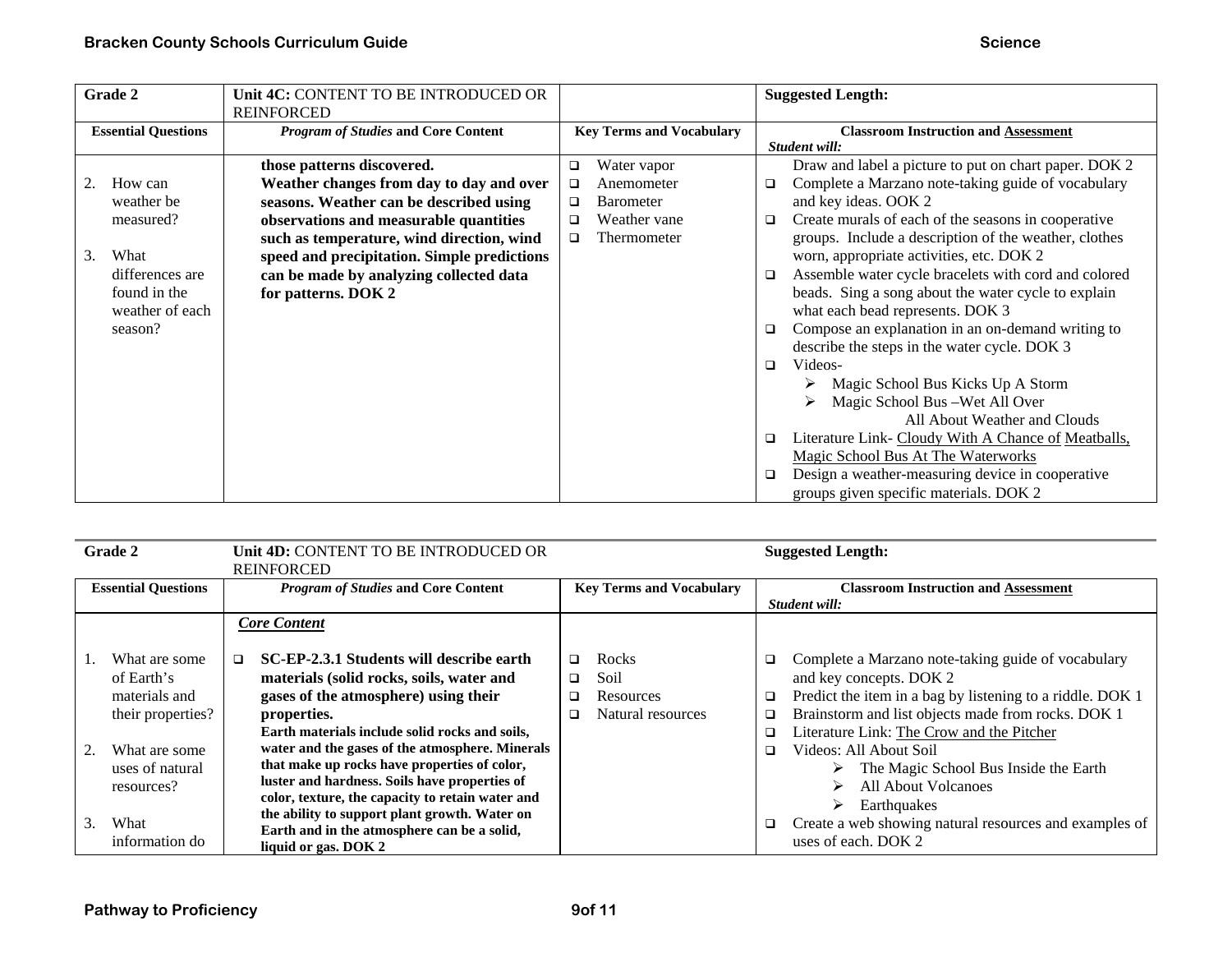| <b>Grade 2</b>             | Unit 4D: CONTENT TO BE INTRODUCED OR<br><b>REINFORCED</b>                                                                                                                                                                                                                                                                                                                                                                                                                                     |                                                                                                                                                    | <b>Suggested Length:</b>                                                                                                                                                                             |
|----------------------------|-----------------------------------------------------------------------------------------------------------------------------------------------------------------------------------------------------------------------------------------------------------------------------------------------------------------------------------------------------------------------------------------------------------------------------------------------------------------------------------------------|----------------------------------------------------------------------------------------------------------------------------------------------------|------------------------------------------------------------------------------------------------------------------------------------------------------------------------------------------------------|
| <b>Essential Questions</b> | <b>Program of Studies and Core Content</b>                                                                                                                                                                                                                                                                                                                                                                                                                                                    | <b>Key Terms and Vocabulary</b>                                                                                                                    | <b>Classroom Instruction and Assessment</b><br>Student will:                                                                                                                                         |
| fossils give us?           |                                                                                                                                                                                                                                                                                                                                                                                                                                                                                               |                                                                                                                                                    | Explore rocks with a magnifying glass to identify<br>different types and minerals in each. DOK 1                                                                                                     |
|                            | SC-EP-3.5.1 Students will describe fossils<br>as evidence of organisms that lived long<br>ago, some of which may be similar to<br>others that are alive today.<br><b>Fossils found in Earth materials provide</b><br>evidence about organisms that lived long<br>ago and the nature of the environment at<br>that time. Representations of fossils<br>provide the basis for describing and<br>drawing conclusions about the organisms<br>and basic environments represented by<br>them. DOK 3 | <b>Fossils</b><br>□<br>Minerals<br>Properties<br>❏<br>Erosion<br>◻<br>Weathering<br>Landslides<br>□<br>Volcanic eruptions<br>□<br>Earthquakes<br>□ | Defend their ideas for having a pet dinosaur in a letter to<br>their parents (WP). DOK 3<br>Literature Link:<br>□<br>Fossils Tell of Long Ago<br>The Fossil Hunters-<br>Interactive book on computer |

|                            | Grade2                                                                                               |        | Unit 4E: CONTENT TO BE INTRODUCED OR<br><b>REINFORCED</b>                                                                                                                                                                                                                                      |                       | <b>Suggested Length:</b>                                       |                                                              |                                                                                                                                                                                                                                                  |
|----------------------------|------------------------------------------------------------------------------------------------------|--------|------------------------------------------------------------------------------------------------------------------------------------------------------------------------------------------------------------------------------------------------------------------------------------------------|-----------------------|----------------------------------------------------------------|--------------------------------------------------------------|--------------------------------------------------------------------------------------------------------------------------------------------------------------------------------------------------------------------------------------------------|
| <b>Essential Questions</b> |                                                                                                      |        | <b>Program of Studies and Core Content</b>                                                                                                                                                                                                                                                     |                       | <b>Key Terms and Vocabulary</b>                                | <b>Classroom Instruction and Assessment</b><br>Student will: |                                                                                                                                                                                                                                                  |
|                            |                                                                                                      |        | <b>Core Content</b>                                                                                                                                                                                                                                                                            |                       |                                                                |                                                              |                                                                                                                                                                                                                                                  |
|                            | How do living<br>things differ<br>from nonliving?<br>What are some<br>basic needs of<br>an organism? | $\Box$ | SC-EP-3.4.1 Students will explain the basic<br>needs of organisms.<br>Organisms have basic needs. For example,<br>animals need air, water and food; plants<br>need air, water, nutrients and light.<br>Organisms can survive only in<br>environments in which their needs can be<br>met. DOK 2 | $\Box$<br>□           | Living<br>Nonliving                                            | ◻<br>□                                                       | Create a mural working in cooperative groups, of 1<br>environment. Write a description. DOK 2<br>Videos:<br>All About Animal Adaptations<br>⋗<br>How Animals Get Their Food<br>All About Food Chains<br>Literature Link: The Reason For a Flower |
| 3.                         | What is needed<br>in an<br>environment to<br>support<br>different                                    | $\Box$ | SC-EP-3.4.2 Students will understand that<br>things in the environment are classified as<br>living, nonliving and once living. Living<br>things differ from nonliving things.<br>Organisms are classified into groups by using                                                                 | ❏<br>$\Box$<br>□<br>◻ | Environment<br>Organism<br><b>Body structures</b><br>Functions | ❏<br>◻<br>❏                                                  | Nature walk and completed T-chart, living and non-<br>living. DOK2<br>Construct KWL chart. DOK 1<br>Create a comparison chart. DOK 2                                                                                                             |